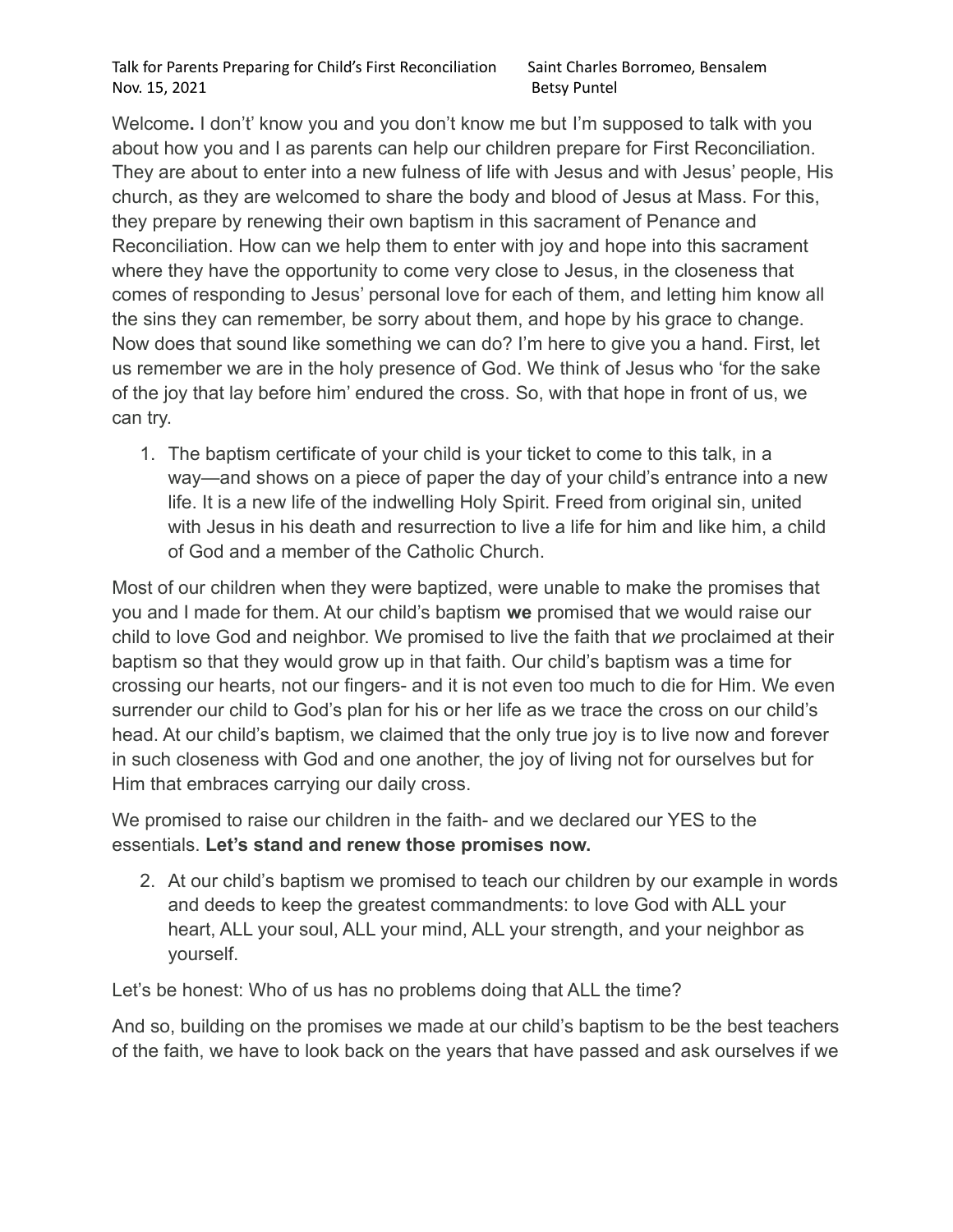Talk for Parents Preparing for Child's First Reconciliation Saint Charles Borromeo, Bensalem Nov. 15, 2021 Betsy Puntel

have kept those promises. What have we been busy about? What have we put in first place?

Perhaps now, the first step to preparing our children for the Sacrament of Penance and Reconciliation is to model asking forgiveness of them—and of each other—day after day. The first step is to practice asking forgiveness and praying together for help to begin again. And that's what we do big time in the Sacrament of Penance and Reconciliation, aka confession. Our sins not only damage the temple of the Holy Spirit that our body becomes at baptism, and not only hurt others, but it is Christ and the Church whose light we dim by our sins. We confess our sins to the priest who is representing Jesus and the Church, and we receive absolution. How much more this could mean to our children if this movement of sorrow and asking and giving forgiveness and praying for one another was part of their daily lives with us—and if they saw us 'going to confession'~

When we go to confession, we are going to meet Christ in a most particular, up close and personal way. We are invited to a renewal of our baptism. We are invited to an encounter with Christ through the Church in which if we are truly sorry for our sins and want to change, we will not only be forgiven but we will be given a new freedom to struggle with God's will in a way that will open us to his help in prayer, and in the community of the Church, and especially in the feast of Holy Communion.

Let's look at what to expect when we go to 'confession,' the nickname for the Sacrament of Peace and Reconciliation. **The booklet.**

3. Here we will fast forward, moving across centuries of the people of God from Abraham who waited in faith for the coming of the Messiah, and all the Catholic Christians who stand with us now in the communion of saints. At baptism, the community asks these saints to pray for the one being baptized, and for the parents who are taking on a huge responsibility, and they pray for themselves to give the needed help to the parents and child.

It's been said that the greatest tragedy in life is not to be a saint, that is not to grow the deepest friendship with God and to be the brightest light God created you to bring to the world. I think the greatest tragedy is not *to want* to be a saint. To desire something else is an illusion, a deception, an idolatry—and it will never give you peace.…nor will it give your children the joy and peace and love that are the fruits of the Holy Spirit.

Go in peace**.** At baptism we promised to teach by our example and also to guide by our help our children in this way of peace, to "Go God's way in following Jesus the Good Shepherd,' to glorify God with our lives. At baptism we are entrusted with the OUR FATHER, in which we pray "Hallowed be thy name." It is in His name, the name of the Father and of the Son and of the Holy Spirit" that we are baptized and so we not only